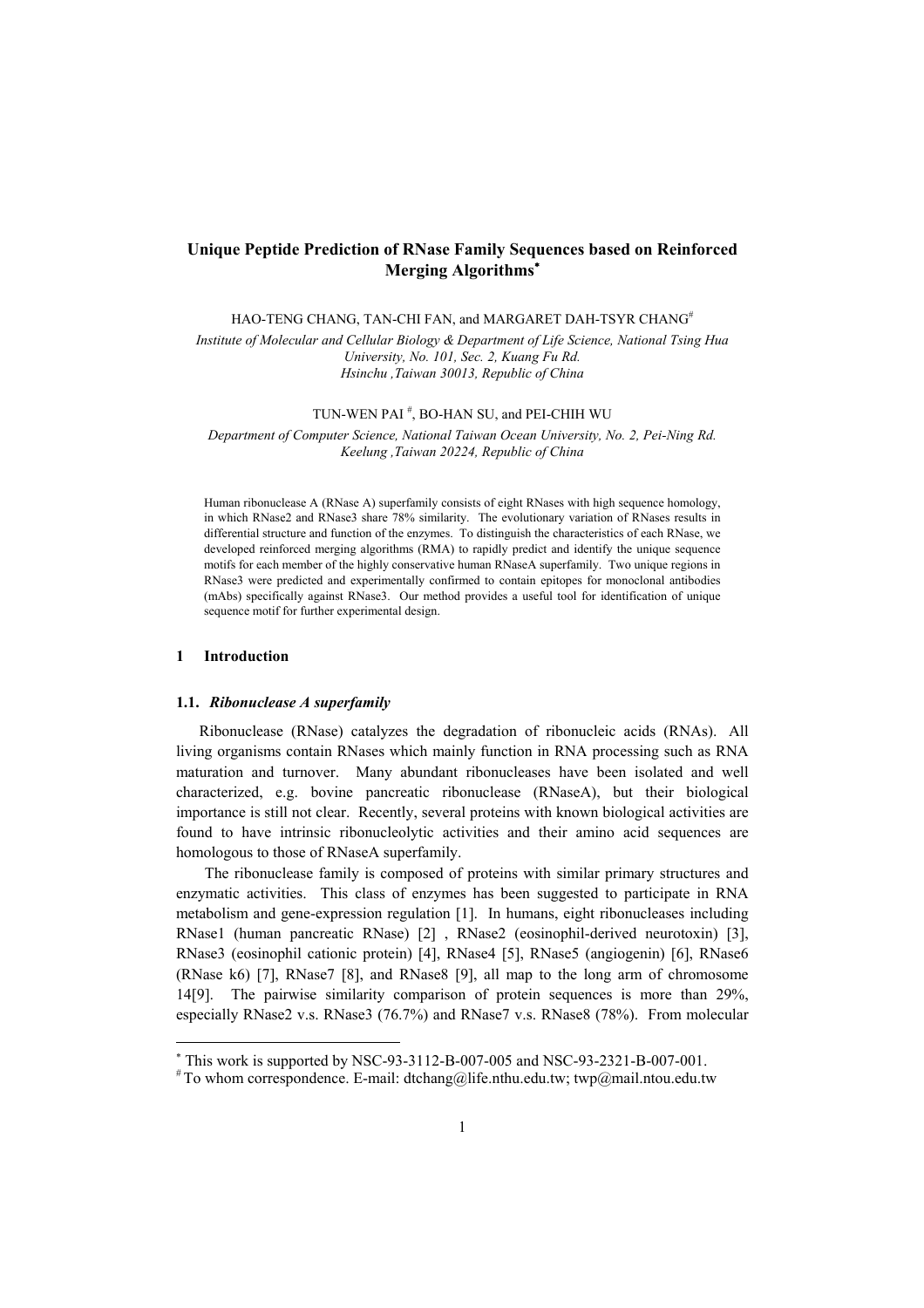evolutionary analysis, the gene pairs of RNase2-RNase3 and RNase7-RNase8 have emerged as a result of a relatively recent gene duplication event [9]. Structurally, all RNase A ribonucleases have eight cysteines for four intra-disulfide bonds, one catalytic lysine (K41) and two catalytic histidines (H12 and H119), except RNase5 which has only six cysteines. These features are conserved in the sequence alignments by several available programs such as BLAST or SDSC Biology Workbench. In addition, three-dimensional structures of RNase1, RNase2, Rnase3, and RNase4 all show similar conformation of 3  $\alpha$ helices and 5 β-sheets.

To distinguish each of the human RNases in terms of sequence specificity, quantity variation, and cellular localization, a monoclonal antibody (mAb) is often employed in biological investigation. Then monoclonal antibody is a probe to specifically recognize and distinguish an antigen. The recognition region, named as epitope, is often composed of 10 to 20 amino acids. In general, only amino acids exposed to the surface can serve as epitopes, however, it is still difficult to predict which region is the best for generation of specific mAb, especially for those proteins without any structural information. In this study, we have developed reinforced merging algorithms (RMA) to rapidly predict and identify the unique sequence motifs for each member of the highly conservative human RNaseA superfamily. Emperically we have generated two mAbs specifically against RNase3 rather than RNase2 and RNase1. Further epitope mapping experiments revealed that the two epitopes were indeed located in two separate long unique regions in RNase3 as predicted by RMA.

#### **1.2** *Computational Methodology*

To precisely allocate the unique peptides from the RNase family employing current biological tools, it is necessary to prepare a large number of well-defined chemical derivatives and partial segments from the protein sequence derivatives for enzymatic activity tests. The complete experiments and pathway from protein sequence to monoclonal antibody and vaccine development are therefore cost-intensive and lengthy. Therefore, it is important and incentive to predict candidate peptides computationally prior to assay development. Early methods for epitope prediction focused on distinguishing possible candidates by seeking the presence of the appropriate primary/secondary anchor residues [10] [11] . These prediction methods are based on the identified and published motifs for anchor identification. Lately, the prediction strategies put emphasis on patterning matching technologies, including statistical and machinal learning methodologies [12] [13]. However, all these developed algorithms require referencing to well-known motif properties or respective structural information. Since the members of RNase family possess strong similarity and each members' structural information has yet to be unveiled completely, here we propose simple and straightforward prediction algorithms based on their associated amino acid position. With the concept of amino acid substitution, enhanced continuous antigenic properties, and statistical properties, different representative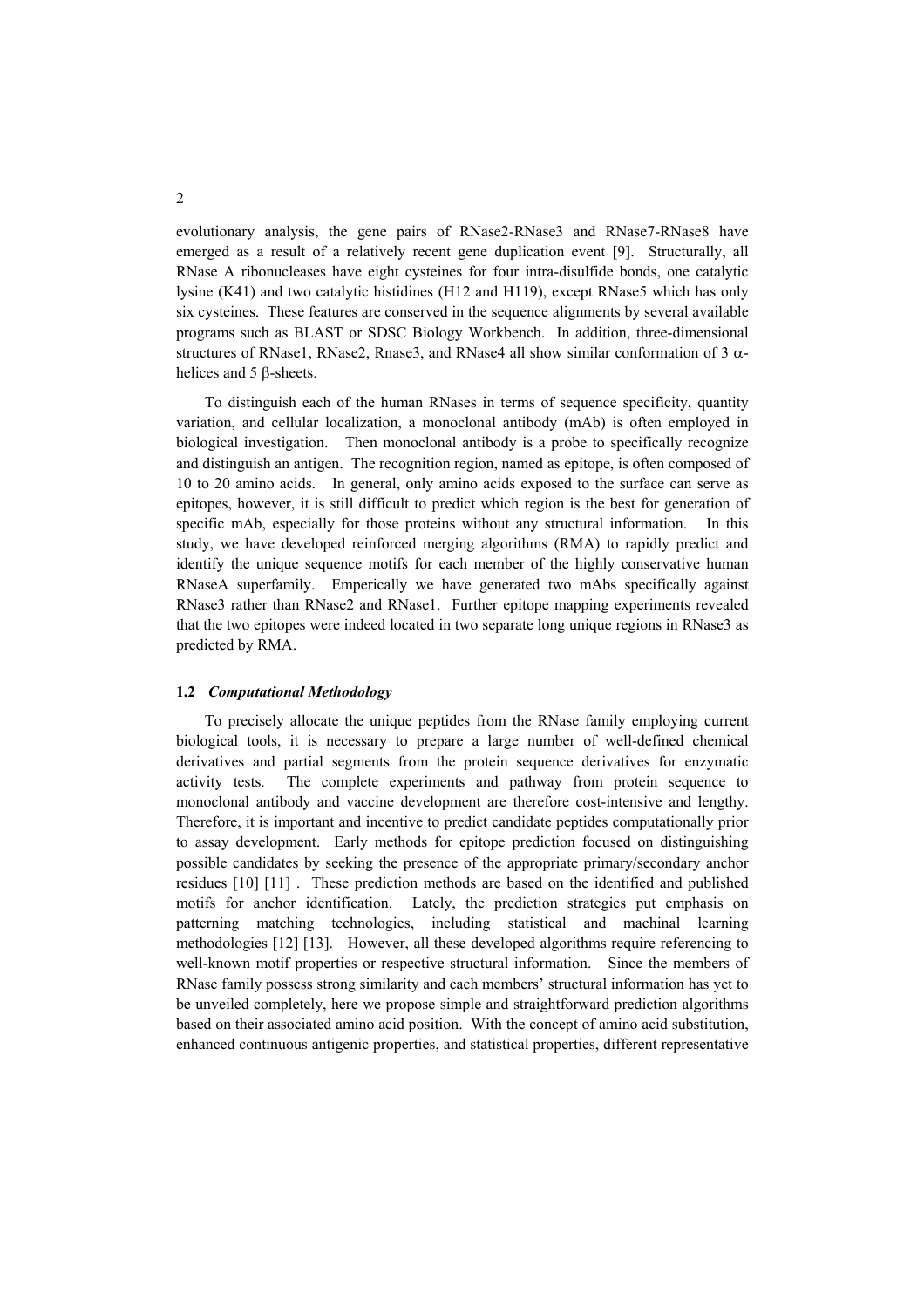levels of unique peptides can then be extracted manually by adjusting several parameters. More details of the proposed algorithms are introduced in the following sections.

## **2 Methods and Materials**

#### **2.1** *Problem Definition*

RNase family sequences are represented as strings over the 20 amino acid set, the words sequence and string are represented interchangeably. Let *Z* be the set of collected RNase sequences aforementioned in the RNase family. The  $I<sup>th</sup>$  sequence in *Z* will be denoted by *ZI*, and the total number of such a family will be indicated by *N*=**Num**(*Z*). More specifically, the *Z* set is constructed as  $Z = \{Z_1, Z_2, \ldots, Z_l, \ldots, Z_N\}$ . Given a subsegment *u* in  $Z_L$ , the natural number *n* is defined the length of *u* and is denoted by  $[u]$ . If *u* is a string and  $n = [u] > 0$ ,  $u = Z_I[i, j]$  is the substring of  $Z_I$  by taking the *i*<sup>th</sup> through *j*<sup>th</sup> symbols. Two different segments in sequence  $Z<sub>I</sub>$  can be merged if they possess overlapping symbols in  $Z_i$ . Given any two segments *u* and *v* with length *m* and *n* respectively (*m*, *n* > 0), if they can be merged with respect to  $Z_i$  and denoted by  $M_{ZI}(u,v)$ . The merged result is a segment *w*, hence  $|w| = k = m + n - l$ , where *l* is the number of overlapping symbols between  $u$  and  $v$ , and  $l$  is strictly greater than 0. The merged segment  $w$  is able to be constructed by

$$
w(i) = \begin{cases} u(i) & \text{if } 1 \le i \le m; \\ v(i - m + l) & \text{if } m + 1 \le i \le m + n - l. \end{cases}
$$

If u and v do not contain any overlapping symbols between them, the merging operation will not change their original relation, i.e.  $\mathcal{M}_{ZI}(u, v) = \{u, v\}$ .

It is clear that if *u* and *v* are allowed to be merged with respect to  $Z_i$ , the length of the merged segment *w* is strictly less than the concatenated string *uv*, i.e.  $[\mathcal{M}_{ZI}(u, v)] \leq [uv]$ . The merging operation is proposed to enhance the discrepancy in a family set and emphasize the neighboring relationship instead of the concatenation operation mentioned in this paper. We also define the set of all unique descriptors with segment length  $n$  in  $Z_I$  by  $(P_n[Z, \cdot])$  is a set of merged unique descriptors with segment length *n* over  $Z_I$ .  $P_{n,k}^m[Z_I, j]$  $P_n[Z_1, \cdot]$ , and the *j*<sup>th</sup> unique descriptors with segment length *n* in  $Z_i$  is  $P_n[Z_i, j]$ . *M*<sub>ZI</sub> represents the  $k^{\text{th}}$  pattern in set  $P_n^m[Z_j, j]$  which is a set of all patterns with reserving *m* symbols from the  $P_n[Z_i, j]$  descriptor. To enhance the effectiveness of reinforced merging algorithms, we have tried to filter out the unique peptide candidates by considering the amino acid substitution relationship and their evolution features. This is completely done employing the fundamental clustering techniques and their statistical relationship. Here we define the *C*(*n*, *m*) as the number of possible combinatorial pattern set of reserved *m* symbols from a unique pattern with length *n*, and  $\mathcal{R}$  ( $P_n^m[Z_i, j]$ ) as the representative percentage of the  $j^{\text{th}}$  unique descriptor  $P_n$  [ $Z_i$ ,  $j$ ] with *m* symbols retained in family set *Z*. We simply employ the following equation for calculating the level of uniqueness of unique peptide from family sequence set *Z.*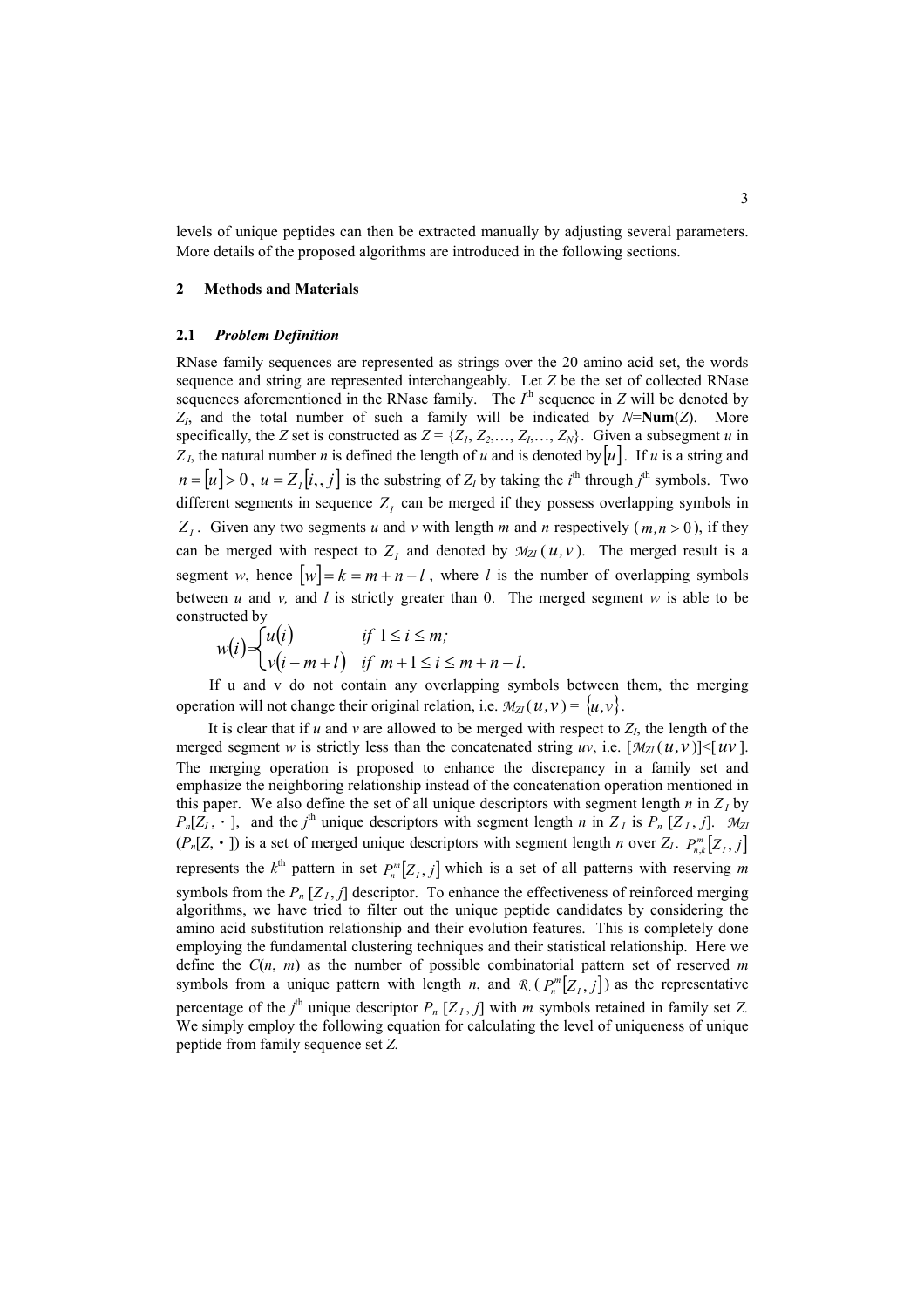$$
\mathcal{R}\left(P_n^m[Z_j, j]\right) = 1 - \frac{1}{C(n, m)} \sum_{k=1}^{C(n, m)} \frac{\langle P_{n, k}^m \rangle - 1}{N - 1} \tag{1}
$$

where  $\langle P_{n,k}^m \rangle$  is the number of the appearing count of the  $k^{\text{th}}$  pattern  $P_{n,k}^m[Z_f, j]$  shown in the set *Z* and  $\langle P_{n,k}^m \rangle \in [1, N]$ . The number of  $\langle P_{n,k}^m \rangle$  can be calculated by counting the appeared condition of the k<sup>th</sup> pattern  $P_{n,k}^m[Z_I, j]$  in each  $Z_I, I \in [1, N]$ . The value of  $\langle P_{n,k}^m \rangle$  is greater or equal to 1, since there must exist at least one sequence  $Z_I$  from set  $Z$  which contains the complete unique subsegment  $P_n[Z_i, j]$ . If the  $k^{\text{th}}$  tolerant pattern  $P_{n,k}^m[Z_i, j]$  can be matched in each sequence in *Z*, then  $\frac{\binom{n}{k}}{n}$  = 1 1  $\frac{-1}{1}$  = *N* −  $\frac{P_{n,k}^m}{P_{n,k}}$  and  $\mathcal{R}\left(P_n^m[Z_I, j]\right) = 1 - 1 = 0\%$ . This describes a special condition that all possible tolerant patterns of unique descriptor  $P_n^m[Z_i, j]$  are able to be discovered in each sequence in *Z*. For the other extreme case, when the ratio of  $\mathcal{R}(P_n^n[Z_j, j])$  is equal to 100% it means  $P_n^n[Z_j, j]$  represented as a unique descriptor from the family set *Z*.

### **2.2** *System Configuration and Description*

Figure 1 depicts the system configuration. There are three main modules designed in the prediction system, including the grouping, searching, and merging phases. In the first module, users are able to select one of the BLOSUM substitution matrices for clustering 20 amino acids into several groups with respect to threshold values. The clustering algorithms are based on a hierarchical methodology (agglomerative algorithms) which produces a sequence of groupings of a decreasing number of clusters at each step. The clustering produced at each step results from the previous one by merging two clusters into one, the algorithm stops when it meets the threshold value setting. For the second searching module, the system requires the parameters of the primitive segment and the tolerant number in a mismatching situation. Based on these settings, the module performs modified Boyer Moore algorithms to filter out all possible candidate patterns and their representative percentages  $\mathcal{R}$  ( $P_n^m[Z_j, j]$ ) respectively. In the last merging phase, the system reinforces merging processes to obtain predicted unique peptides. Users are able to specify the minimal length of the final merged segment with local primitive segments that satisfy the assigned representative percentage. The strict merging process provides the most rigorous properties of uniqueness. Any possible partial segment of the merged substring will satisfy the representative percentage requirement.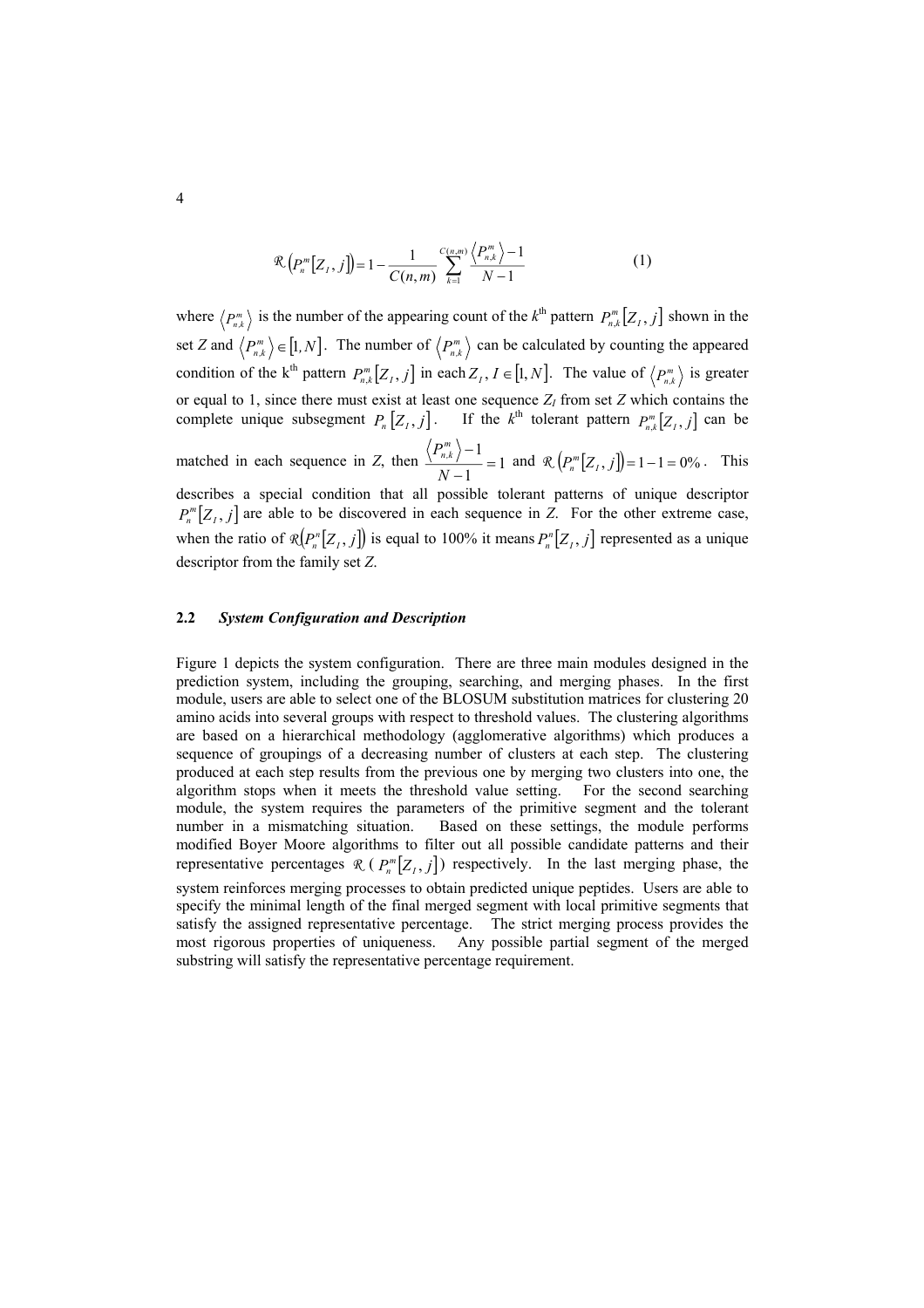

Figure 1. System configuration

The designed systems require a set of sequences first and denote the set of family sequences as symbol *Z*. Users are then able to decide the length of unique pattern *n*=[*u*] and the number of *m* reserved symbols from [ $u$ ].  $n=m$  means that no tolerant conditions are allowed, systems provide a set of unique patterns with  $\mathcal{R}(P_n^n[Z_j, j]) = 100\%$ .  $0 \le m \le n$ represents that there will be  $(n-m)$  symbols in  $P_n[Z_j, j]$  which are allowed to be changed fromΣ , and each pattern will be calculated for its unique representative ratio *R* based on Eq. (1) respectively. If *m* is set as equal to  $\theta$  it means no symbol from segment *u* is preserved and  $\mathcal{R}(P_{n}^{0}[Z_{i}, j]) = 0$ %. After each unique representative ratio is calculated, the system offers the merging operation from the set  $P_n^m[Z_i, j]$ . Users are able to obtain the merging results from two ways: the first way is to provide the range of the unique representative ratio, and the second way is to provide the minimal length of output merged subsegments. For example, if a user defines the unique representative ratio between [80%, 100%], the system will select the unique patterns with  $80\% \leq \mathbb{R} \left[ P_n^m \left[ Z_i, j \right] \right] \leq 100\%$  and merged according the rule of Eq. (1). The second way for observation is to assign the number of minimal length of merged subsegments for a specific sequence  $Z_I$  from  $Z$ . For example, we can focus on the sequence RNase3 ( $Z_{RNase3}$ ) and require at least one element from set  $\mathcal{M} \left( P_n^m \left[ Z_{\text{\textit{RNase3}}}, \right] \right)$  possessing segment length greater than or equal to 15 by decreasing the ratio  $\mathcal{R}(P_n^m[Z_{RNase3},])$ . Once the merged subsegment is found, the algorithm stops. In both ways we can easily reveal the unique segments with some levels of tolerance from the specified family set. In this example, we set the length of unique pattern  $n=[u]=3$ and the number of reserved symbols  $m=3$  as well (i.e. without tolerance). After the searching phase, the system extracts 645 basic unique patterns from the family sequences. If users apply RMA and the set minimal merged length of unique pattern to 15, the merged results are shown in Fig. 4. Totally 15 unique patterns found and satisfied with the conditions, and more details will be discussed in the later sections.

#### **2.3** *Molecular Cloning*

The DNA fragments, mature RNase3, mature RNase2, RNase $3<sub>1-73</sub>$ , RNase $3<sub>24-133</sub>$ , and RNase $3<sub>51-73</sub>$ , were prepared by PCR and subsequently cloned into plasmids. The mature RNase3 and RNase2 inserts were ligated into the pET3a and pRSETA vectors, respectively. The other gene fragments were fused to eGFP in pET23a (+) vectors.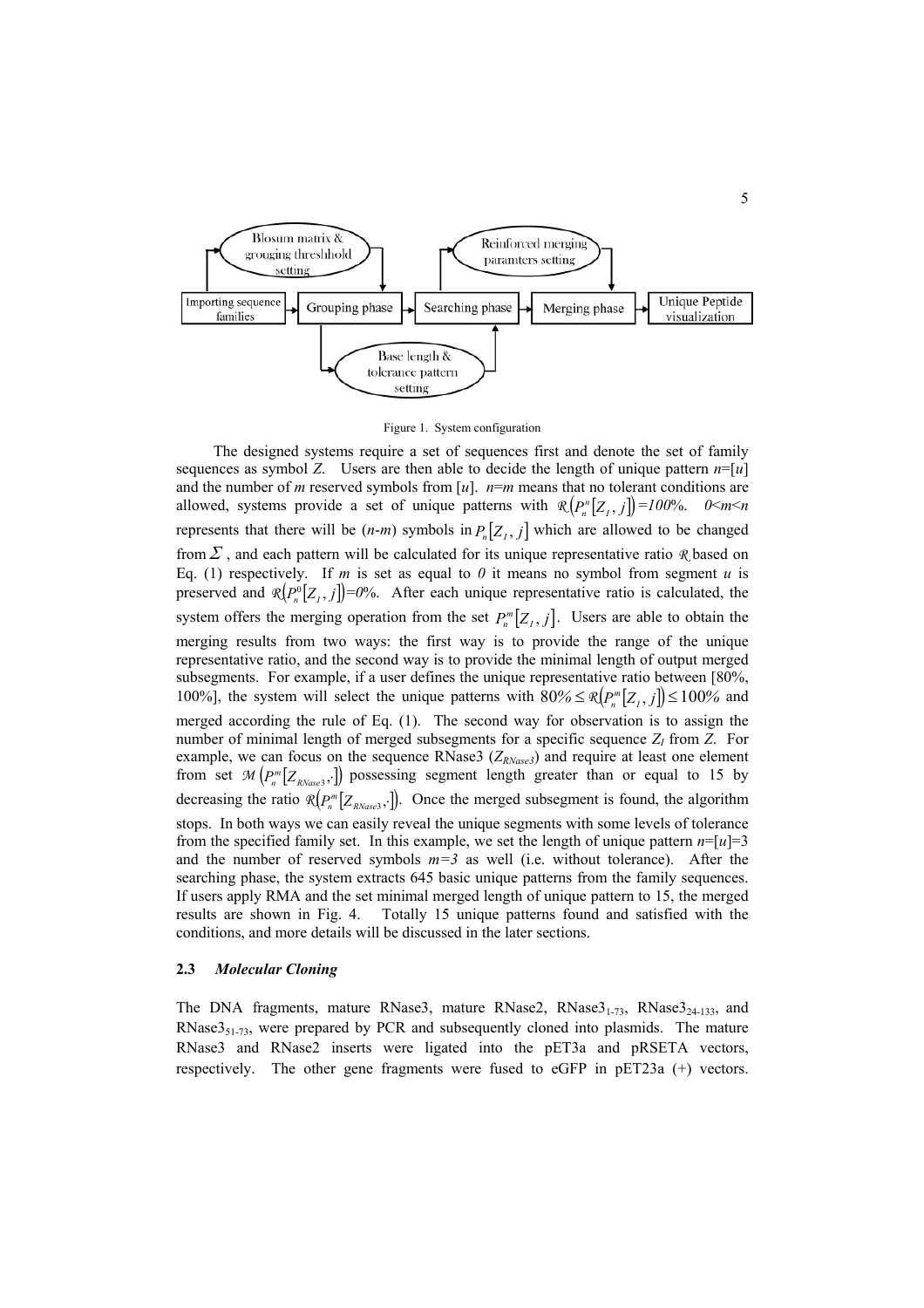Between RNase3 fragments ( $RNase3<sub>1-73</sub>$  and  $RNase3<sub>51-73</sub>$ ) and eGFP, a linker (222 bps) was inserted. The recombinants, pET3a-mRNase3*-*H6, pRSETA-mRNase2, pET23a-RNase3 eGFP-H<sub>6</sub>, pET23a-RNase3<sub>1-73</sub>-eGFP-H<sub>6</sub>, pET23a-RNase3<sub>24-133</sub>-eGFP-H<sub>6</sub>, and pET23a-RNase351-73-eGFP-H6, were transformed into *E. coli* BL21 (DE3) for protein expression.

# **2.4** *Protein Purification, Monoclonal Antibody Generation and Western Blotting*

The inclusion bodies of recombinant proteins were isolated by Novagen user instrument and resuspended in binding buffer under denaturing condition. After centrifugation, the supernatant was loaded into His-Bind<sup>®</sup> metal chelating chromatography (Novagen). To remove other proteins, the column was washed with binding buffer and wash buffer. The recombinant RNase3 was eluted with elution buffer and the purified proteins were analyzed by SDS-PAGE stained with Coomassie Blue. BALB/c mice were immunized with 10 µg recombinant mature RNase3 suspended in Freund's complete adjuvant. These animals were boosted twice with the same amount of the antigen in Freund's incomplete adjuvant after a 2-week interval. The final boost was done by injection with  $10 \mu$ g of the antigen without adjuvant. Three days after the last immunization, splenocytes were collected and fused with NS-1 myeloma cells. Hybridoma producing anti- RNase3 mAb were obtained by indirect ELISA screening with purified recombinant RNase3 as the antigen while recombinant RNase2 was used as the negative control. Positive clones were subjected to single-cell cloning twice by the limiting dilution method. mAbs were purified from hybridoma supernatant using the Montage® Antibody Purification Kit (Millipore). For detection of protein, the proteins were transferred to a nitrocellulose membrane. The membrane was incubated in 3% non-fat milk at room temperature for blocking. One hour later, the Ab was diluted with 1.5% non-fat milk and reacted with the target protein at room temperature for 2 hr. The membrane was washed with TTBS (20 mM Tris-HCl, pH 7.6, 0.8% NaCl, 1% Tween-20) three times for 15 min each. Then, the secondary Ab, goat anti-mouse Ab conjugated with horseradish peroxidase, was diluted in the 1.5% non-fat milk and reacted with the first Ab for 2 hr. The membrane washing procedure was repeated three times and the target proteins were visualized using SuperSignal West Pico.

## **3. Results**

## **3.1.** *Specificity of anti- RNase3 Monoclonal Antibodies*

The recombinant constructs were transformed into *E. coli* BL21 (DE3) and expressed by induction with 0.5 mM IPTG (Fig. 2). The recombinant RNase3 was purified with metal chelating chromatography under denatured condition (Fig. 2A). The purity of recombinant RNase3 was more than 95% and sufficient for monoclonal antibody production. The monoclonal antibodies against RNase3 were successfully produced. To analyze the specificity of anti-RNase3 mAbs, the RNase1, BSA and bacterial extract which contained recombinant RNase3-H<sub>6</sub>, RNase3-eGFP-H<sub>6</sub>, eGFP-H<sub>6</sub>, and RNase2 were separated by 15%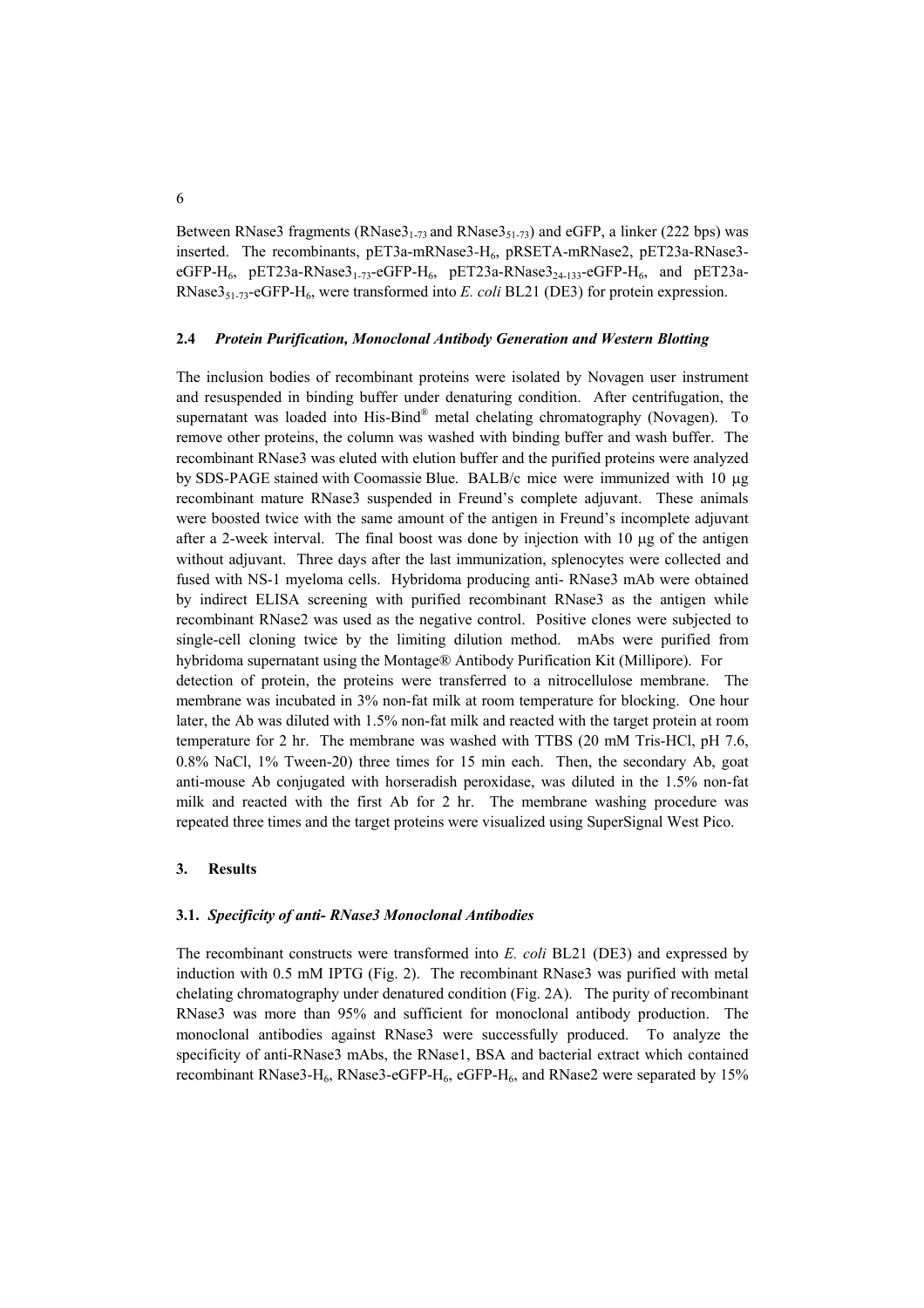SDS-PAGE (Fig. 2B, upper panel). The proteins were transferred onto nitrocellulose membrane and probed by  $\alpha$ 3 clone-1 and  $\alpha$ 3 clone-2 mAbs (Fig. 2B, middle and lower panels). Figure 1B indicated that these two mAbs could specifically recognize RNase3- $H_6$ and RNase3-eGFP-H<sub>6</sub>, but not cross-reacted to RNase1, RNase2 and eGFP tag. Both  $\alpha$ 3 clone-1 and  $\alpha$ 3 clone-2 could specifically distinguish RNase3 from RNase2, the two most conservative human RNases.



Figure 2. The purification of mature RNase3 and specificities of anti-RNase3 monoclonal antibodies. The mature RNase3 was purified with metal chelating chromatography and located at 18 kDa (A). The RNase3-H<sub>6</sub>, RNase3eGFP-H<sub>6</sub>, eGFP-H<sub>6</sub>, RNase2, RNaseA and BSA were analyzed by 15% SDS-PAGE (B, upper panel). Both the  $\alpha$ 3 clone-1 and α3 clone-2 could probe RNase3-H<sub>6</sub> and RNase3-eGFP-H<sub>6</sub>, but not eGFP-H<sub>6</sub>, RNase2, RNase1 and BSA (negative control) (B, middle and lower panel)

#### **3.2.** *Epitopes screening of anti-RNase3 monoclonal antibodies*

For efficient expression, the mature or truncated RNase3 were fused to  $eGFP-H_6$  tag and named as RNase3-eGFP-H<sub>6</sub>, RNase3<sub>1-73</sub>-eGFP-H<sub>6</sub>, RNase3<sub>24-133</sub>-eGFP-H<sub>6</sub> and RNase3<sub>51-73</sub>eGFP- $H_6$  (Fig 3A). These proteins could be expressed in *E. coli* and recognized by anti-His antibody as a positive control (Fig. 3B, upper panel). After the membrane was reprobed by  $\alpha$ 3 clone-1, it could recognize all four proteins, indicating that the epitope of  $\alpha$ 3 clone-1 was located within RNase $3_{51-73}$  (Fig. 3B, middle panel). By the same method, the epitope of  $\alpha$ 3 clone-2 was determined to be located within RNase $3_{24-50}$  (Fig 3B, lower panel). According to the previously mentioned experiments, both mAbs could specifically distinguish RNase3 from RNase2, and the two mAbs recognized different epitopes. These two epitopes may be the most distinguishable regions between RNase2 and RNase3. The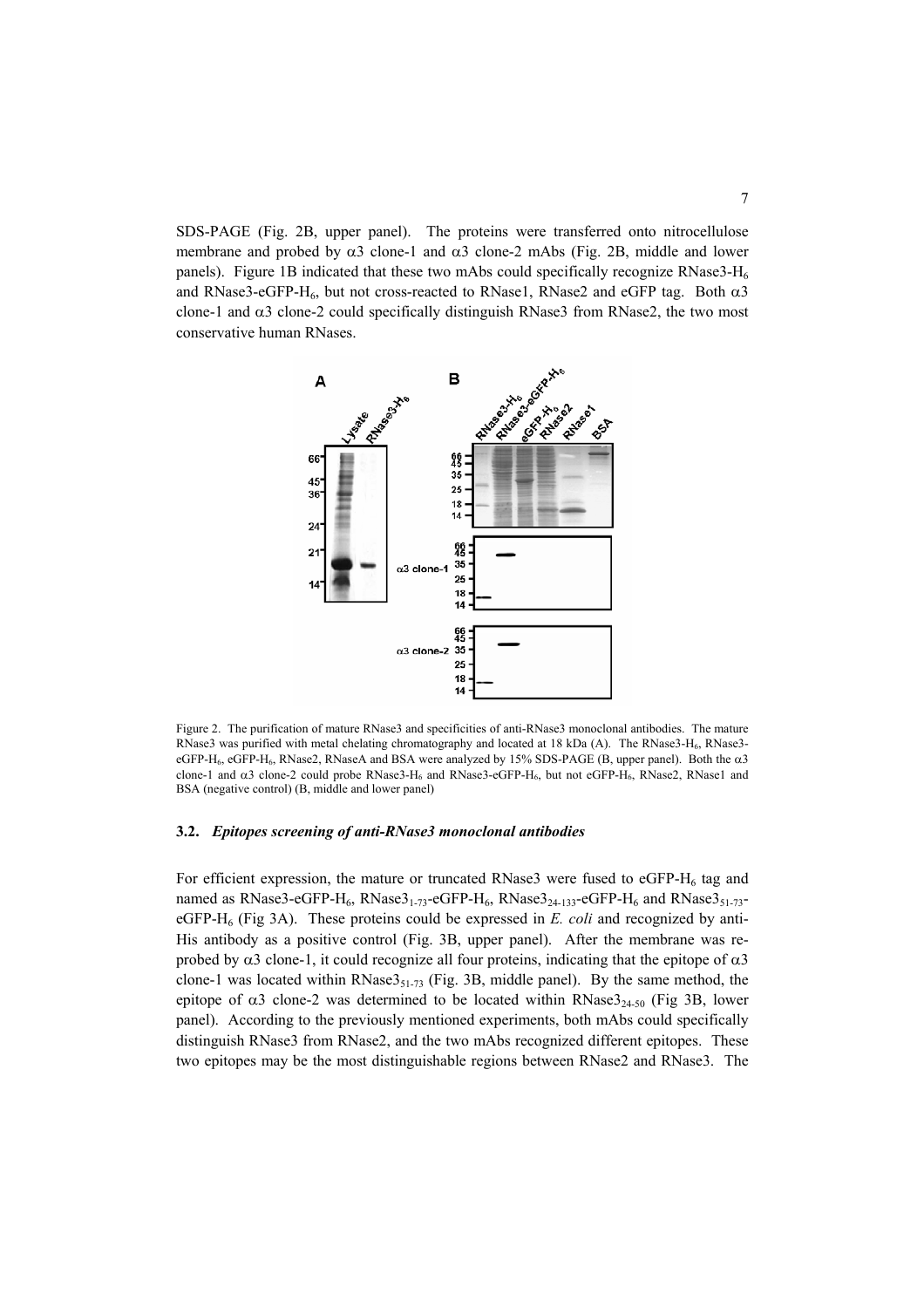sequence comparisons made by RMA are shown in Fig. 4. The epitopes of  $\alpha$ 3 clone-1,  $\alpha$ 3 clone-2, and Boix's mAb [14] were underlined in red, green, and yellow, respectively. In this comparison, the orange and brown characters represent the long-sequential unique sequences ( $\geq$  15 residues), the dark and light blue characters are the short-sequential sequences (< 15 residues), and the black ones are the conserved region in the eight RNases. The sequence comparison by RMA also reveals that the key residues in the enzymatic active sites are located in the conserved regions among most of the RNases.



Figure 3. Epitope screening of anti-RNase3 monoclonal antibodies. The cartoon of mature or truncated RNase3 fused to eGFP-H<sub>6</sub> was shown (A). Anti-His antibody could probe all the recombinant proteins to prove the protein expression and loading control (B, upper panel). α3 clone-1 could recognize all four recombinant proteins (B, middle panel). α3 clone-2 could probe the first 3 proteins, but not RNase3<sub>51-73</sub>-eGFP-H<sub>6</sub> (B, lower panel).

# **4. Discussion**

The determination of protein epitopes is important for generation of peptide antibodies or antibody drugs. The epitopes should possess some properties such as hydrophobicity, antigenicity, and specificity. Several available web programs all predict the epitopes according to these properties. In our RMA program, we enhance the accumulation of unique features to distinguish different regions from eight RNases. The unique sequential sequences labeled by orange, brown (long-sequential sequence) or blue (short- sequential sequences) distinguished RNase3 from all other RNases without considering the biological properties. Two monoclonal antibodies against RNase3 were generated and characterized to specifically recognize RNase3 but not the highly homologous RNase2. Furthermore, the three dimensional structure of RNase3 revealed that three epitopes were all exposed to the surface, and the correspondent regions in RNase1, RNase2, and RNase4 labeled in red,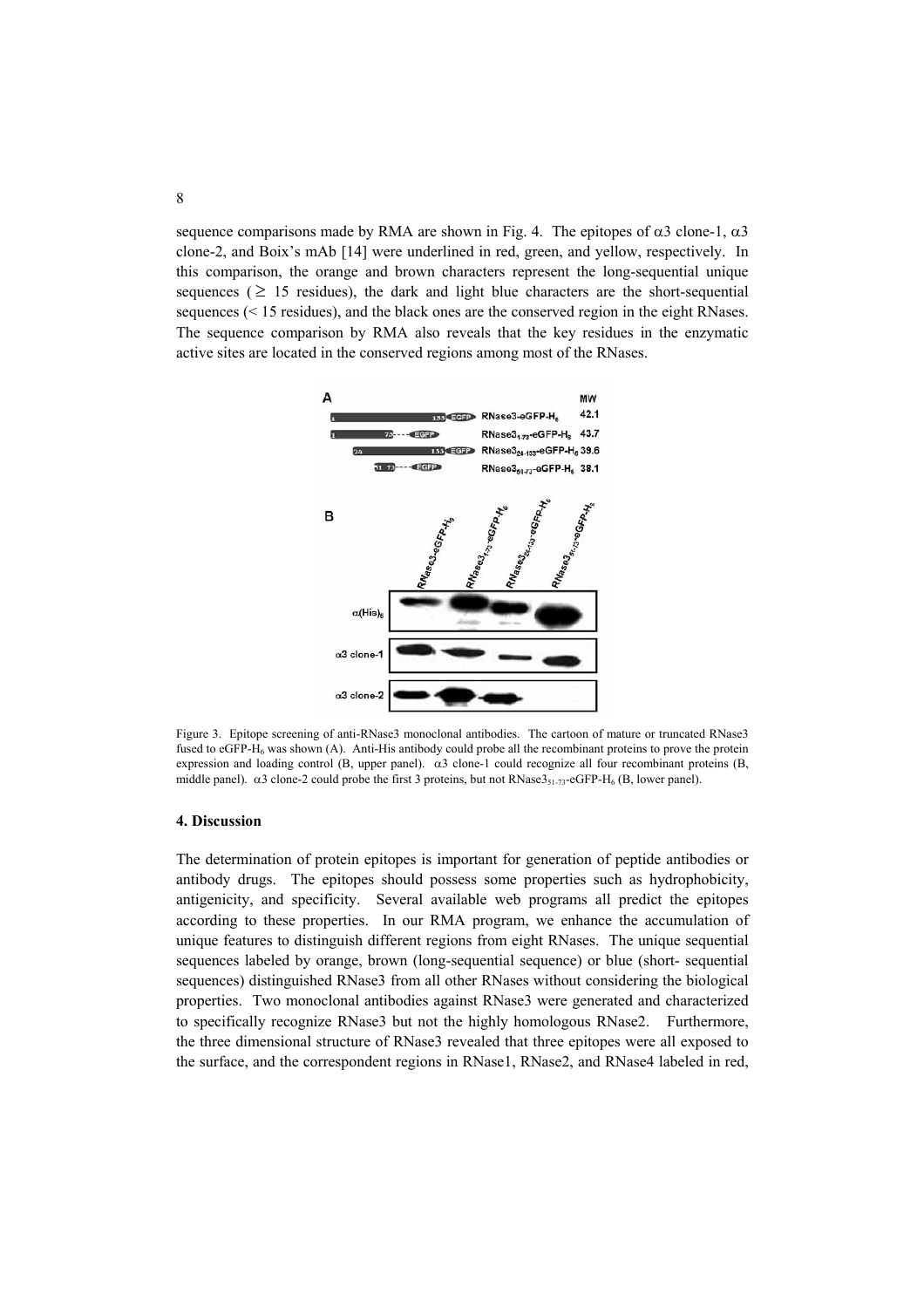green, and yellow were evidently different in their structures (Fig. 5). The epitope of  $\alpha$ 3 clone-1 should be noticed especially. Comparison of RNase2 and RNase3 reveals 77.7% identity. Within this region, 21 amino acids are exactly the same in the stretch of 27 residues, and the 6 different amino acids are separate in such a way that they are usually ignored by biologists in epitope design. However, RMA can rapidly pick up the unique signature from the RNases with high sequence identity. Hence RMA can be used as a powerful tool to identify unique region(s) among several highly homologous proteins.

| RNase1                                                                              |
|-------------------------------------------------------------------------------------|
| MALEKSLVRLLLLVLILLVLGWVQPSLGKESRAKKFQRQHMDSDSSPSSSSTYCNQMMRRRNMTQG                  |
| KPVNTFVHEPLVDVQNVCFQEKVTC <b>KNGQGNCYKSNSSMHITDCR</b> LTNGSR <b>YPNCAYRTSPKER</b>   |
| <b>HIIVACEGSPYVPVHFDASVEDST</b>                                                     |
| RNase2                                                                              |
| MVPKLFTSQICLLLLLGLLAVEGSLHVKPPQFTWAQWFETQHINMTSQQCTNAMQVINNYQRRCK <mark>NQ</mark>   |
| FANVVNVCGNPNMTCPSNKTRKNCHHSGSQVPLIHCNLTTPSPQNISNCRYAQTPANMFY<br>NTFLI               |
| <b>VACDNRDQRRDPPQYPVVPVHLDRII</b>                                                   |
| RNase3                                                                              |
| MVPKLFTSQICLLLLLGLMGVEGSLHARPPQFTRAQWFAIQH <mark>ISLNPPRCTIAMRAINNYRWRC</mark> KNQN |
| TFLRTTFANVVNVCGNOSIRCPHNRTLNNCHRSRFRVPLLHCDLINPGAONISNCRYADRPGRRFYVV                |
| <b>ACDNRDPRDSPRYPVVPVHLDTTI</b>                                                     |
| RNase4                                                                              |
| MALQRTHSLLLLLLLTLLGLGLVQPSYGQDGMYQRFLRQHVHPEETGGSDRYCNLMMQRRKMTLYH                  |
| EDIWNIRSICSTTNIQCKNGKMNCHEGVVKVTDCRDTGSSRAPNCRYRAIASTRRVVIAC                        |
| <b>EGNPQVPVHFDG</b>                                                                 |
| RNase <sub>5</sub>                                                                  |
| MVMGLGVLLLVFVLGLGLTPPTLAQDNSRYTHFLTQHYDAKPQGRDDRYCESIMRRRGLTSPC                     |
| TFIHGNKRSIKAICENKNGNPHRENLRISKSSFQVTTCKLHGGSPWPPCQYRATAGFRNVVVACENGI                |
| <b>DOSIFRRP</b><br><b>PVH</b>                                                       |
| RNase <sub>6</sub>                                                                  |
| MVLCFPLLLLLLVLWGPVCPLHAWPKRLTKAHWFEIQHIQPSPLQCNRAMSGINNYTQHCK<br>ONTFLH             |
| DSFQNVAAVCDLLSIVCKNRRHNCHQSSKPVNMTDCRLTSGKYPQCRYSAAAQYKFFIVACDPPQKS                 |
| <b>DPPYKLVPVHLDSIL</b>                                                              |

RNase7

MAPARAGFCPLLLLLLLLGLWVAEIPVSAKPKGMTSSQWFKIQHMQPSPQACNSAMKNINKHTKRCKD LNTFLHEPFSSVAATCQTPKIACKNGDKNCHQSHGPVSLTMCKLTSGKYPNCRYKEKRQNKSYVVAC KPPQKKDSQQFHLVPVHLDRVL

RNase8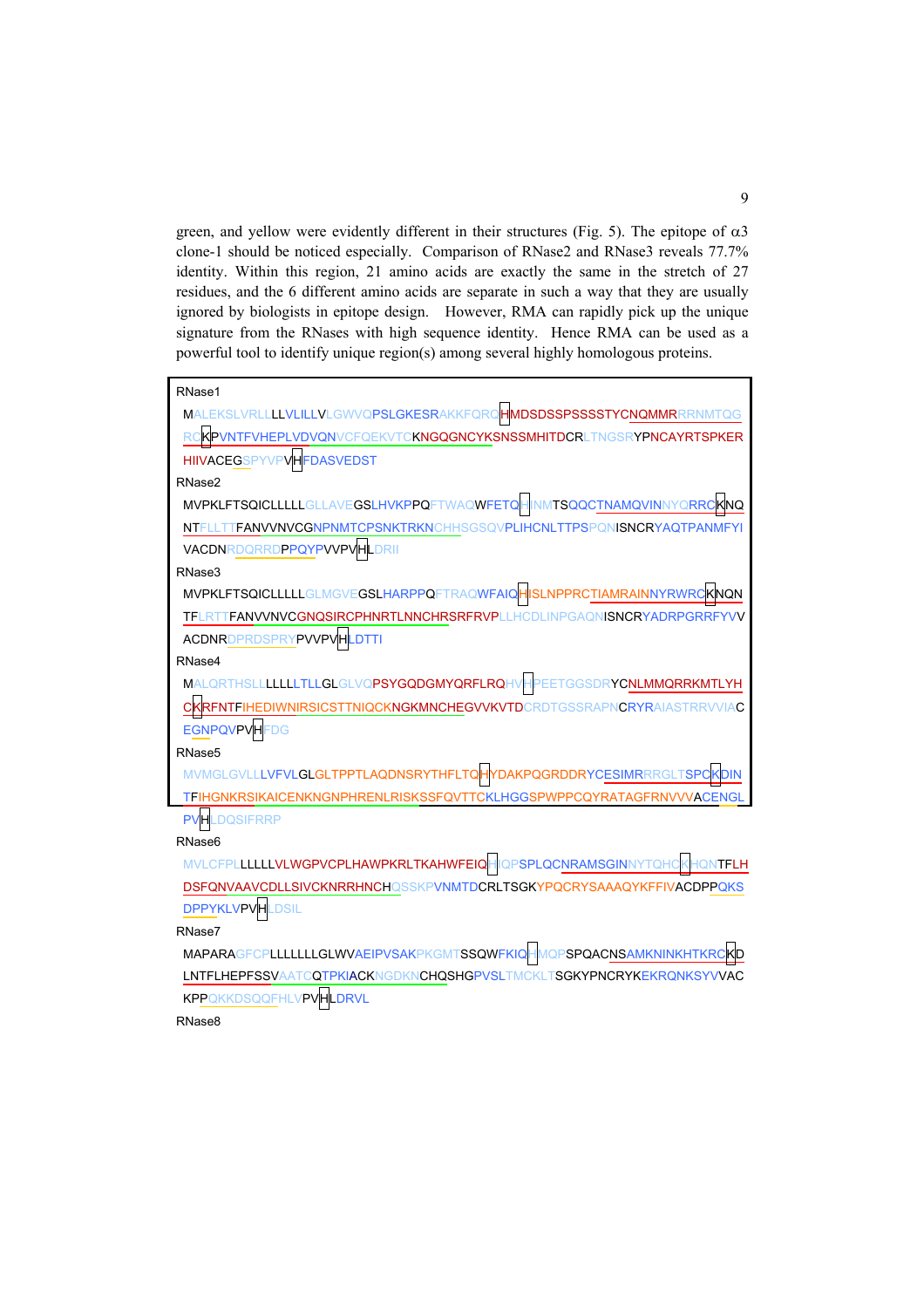MAPARAGCCPLLLLLLGLWVAEVLVRAKPKDMTSSQWFKTQHVQPSPQACNSAMSIINKYTER NTFLHEPFSSVAITCQTPNIACKNSCKNCHQSHGPMSLTMGELTSGKYPNCRYKEKHLNTPYIVACDP YPLVPVHLDKVV

Figure 4. The sequence comparison of 8 ribonucleases by RMA. The eight RNases have three conserved active site residues, His, Lys, and His (boxes). The red, green and yellow underlines show the 3 epitopes of mAb against RNase3. The orange and brown characters are long-sequential unique sequences, and the dark and light blue characters are short-sequential sequences.



Figure 5. The three-dimensional structures of human RNase1 (N7-truncated), RNase2, RNase3 and RNase4. The structures of ribonuclease A superfamily contains 3 α-helices and 5 β-sheets. The catalytic residues of RNase are His, Lys and His (white). The epitope region of  $\alpha$ 3 clone-1,  $\alpha$ 3 clone-2, and the antibody generated by Boix [14] is labeled in red, green and yellow, respectively. These structures are derived from Protein Data Bank.

## **5. References**

- 1. D'Alessio, G., *New and cryptic biological messages from RNases.* Trends Cell Biol, 1993. **3**(4): p. 106-9.
- 2. Weickmann, J.L., M. Elson, and D.G. Glitz, *Purification and characterization of human pancreatic ribonuclease.* Biochemistry, 1981. **20**(5): p. 1272-8.
- 3. Slifman, N.R., et al., *Ribonuclase activity associated with human eosinophil-derived neurotoxin and eosinophil cationic protein.* J. Immunol., 1986. **137**: p. 2913-2917.
- 4. Olssom, I. and P. Venge, *Cationic proteins of human granulocytes. I. Isolation of the cationic proteins from the granules of leukaemic myeloid cells.* Scand. J. Haematol., 1972. **9**: p. 204-214.
- 5. Rosenberg, H.F. and K.D. Dyer, *Human ribonuclease 4 (RNase 4): coding sequence, chromosomal localization and identification of two distinct transcripts in human somatic tissues.* Nucleic Acids Res, 1995. **23**(21): p. 4290-5.
- 6. Strydom, D.J., et al., *Amino acid sequence of human tumor derived angiogenin.* Biochemistry, 1985. **24**(20): p. 5486-94.
- 7. Rosenberg, H.F. and D.K. D., *Molecular cloning and characterization of a noval human ribonuclease (RNase k6): increasing diversity in the enlarging ribonuclease gene family.* Nucleic Acids Res., 1996. **24**: p. 3507-3513.
- 8. Zhang, J., K.D. Dyer, and H.F. Rosenberg, *Human RNase 7: a new cationic ribonuclease of the RNase A superfamily.* Nucleic Acids Res, 2003. **31**(2): p. 602-7.
- 9. Zhang, J., K.D. Dyer, and H.F. Rosenberg, *RNase 8, a novel RNase A superfamily ribonuclease expressed uniquely in placenta.* Nucleic Acids Res, 2002. **30**(5): p. 1169-75.
- 10. Collins, E.J., D.N. Garboczi, and D.C. Wiley, *Three-dimensional structure of a peptide extending from one end of a class I MHC binding site.* Nature, 1994. **371**(6498): p. 626-9.